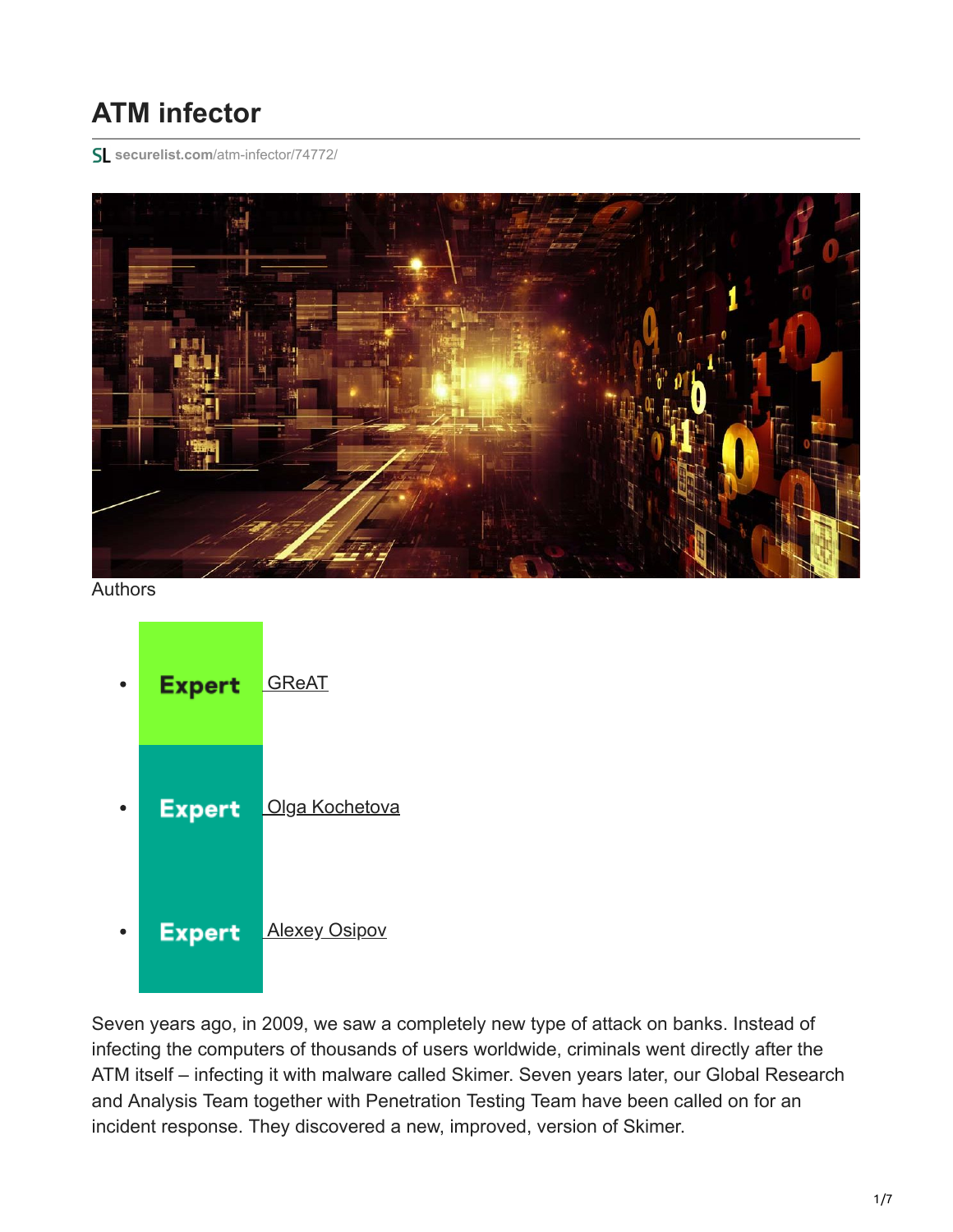# **Virus style infections**

Criminals often obscured their malware with packers to make analysis more difficult for researchers. The criminals behind Skimer also did this, using the commercially available packer Themida, which packs both the infector and the dropper.

Once the malware is executed it checks if the file system is FAT32. If it is, it drops the file netmgr.dll in the folder C:\Windows\System32. If it is an NTFS file system, the same file will be placed in the NTFS data stream corresponding to the XFS service´s executable file. Placing the file in an NTFS data stream is most likely done to make forensic analysis more difficult.

After successful installation, the sample patches the XFS executable (SpiService.exe) entry point, in order to add a LoadLibrary call to the dropped netmgr.dll file. This file is also protected by Themida.

| 1.00402036: 6428                              | push             | $028$ ; $^{\prime}$ ( $^{\prime}$                       |
|-----------------------------------------------|------------------|---------------------------------------------------------|
| $\parallel$ .00402038: 68A0384000             | push             | $0004038A0 - 11$                                        |
| $\parallel$ .0040203D: E8FA010000             | call             | .00040223C $--12$                                       |
| $\pm .00402042 \pm .33 \text{FF}$             | xor              | edi.edi                                                 |
| $\parallel$ .00402044:57                      | push             | edi                                                     |
| $\frac{1}{2}$ .00402045: FF1588304000         | call a           | GetModuleHandleA                                        |
| 1.0040204B: 6681384D5A                        | $_{\text{cmp}}$  | $w$ , [eax], 05A4D $\pm$ 'ZM'                           |
| $+00402050:751F$                              | jnz              | $.000402071 - 13$                                       |
| $\parallel$ .00402052: 8B483C                 | mov              | ecx, [eax][03C]                                         |
| $\pm .00402055: 03C8$                         | add              | ecx, eax                                                |
| $\frac{1}{2}$ .00402057: 813950450000         | $_{\text{cmp}}$  | $\rm d$ , [ecx] , 000004550 $\,$ ; $^{\prime}$ .<br>EP' |
| $\frac{1}{2}$ .0040205D: 7512                 | jnz              | .000402071 ——∎3                                         |
| $\frac{1}{2}$ .0040205F: 0FB74118             | MOVZX            | eax,w,[ecx][018]                                        |
| $\,.\,00402063: \,\,3\text{D}0\text{B}010000$ | $_{\text{cmp}}$  | eax.00000010B                                           |
| $\pm .00402068 \pm 741 \mathrm{F}$            | jz               | $.000402089 - 14$                                       |
| $\frac{1}{2}$ .0040206A: 3D0B020000           | $_{\text{cmp}}$  | ear 00000020B                                           |
| $\frac{1}{2}$ .0040206F: 7405                 | jz -             | $.000402076$ --15                                       |
| .00402071:897DE4                              | 3mov -           | $[ebp] [-01C]$ , edi                                    |
| 0.00402074<br>EB <sub>27</sub>                | jmps.            | .00040209D ——∥6                                         |
| $\pm 00402076 \pm 83B9840000000E$             | 5 <sub>cmp</sub> | $d$ , [ecx][000000084], 00E                             |

*Entry point in SpiService.exe before infection*

| 23F0:                | 55                       | push            | ebp.                                                                              |
|----------------------|--------------------------|-----------------|-----------------------------------------------------------------------------------|
| .004023F1: BEC       |                          | <b>BOV</b>      | ebp, esp                                                                          |
| .004023F3:83C400     |                          | add             | $\exp 0$                                                                          |
| 004023F6:5D          |                          | pop             | ebp.                                                                              |
|                      | 004023F7: 6836204000.    | push            | $000402036 - 11$                                                                  |
|                      | 004023FC: 680C244000     | push            | 00040240C 'C \Program Files\Diebold\AgilisXFS\bin\SpiService.exe:netmgr.dll' --12 |
|                      | 00402401: B8771D807C     | <b>ROV</b>      | eax.07C801D77 : 'CIv'                                                             |
| 00402406: FFD0       |                          | call            | eax                                                                               |
| .00402408: C3        |                          | retn :          | * * * * * * * * * * * * * * *                                                     |
| .00402409: 8D4000    |                          | lea             | $\texttt{eax}$ , $\texttt{[eax]}[0]$                                              |
| .0040240C: 43        |                          | 2ine            | ebx                                                                               |
| 0040240D: 3A5C5072   |                          | $_{\text{cmp}}$ | bl.[eax][edx]*2[072]                                                              |
| $.00402411 \cdot 6F$ |                          | outsd           |                                                                                   |
| .00402412: 677261    |                          | jc.             | $.000402476 - 3$                                                                  |
| .00402415:6D         |                          | insd            |                                                                                   |
| .00402416:204669     |                          | and             | $[esi][069]$ , al                                                                 |
| .00402419:6C         |                          | insb            |                                                                                   |
| .0040241A: 65735C    |                          | jnc             | .000402479 ——∎4                                                                   |
| .0040241D.           |                          | inc.            | esp.                                                                              |
|                      | 0040241E: 6965626F6C645C | imul            | esp.[ebp][062].05C646C6F; \dlo'                                                   |
| .00402425:41         |                          | inc             | ecx                                                                               |
|                      | 2426: 67696C6973584653   | imul            | ebp.[si][069].053465873 ; SFXs'                                                   |

*Entry point in SpiService.exe after infection*

After a successful installation the ATM is rebooted. The malicious library will be loaded into the SpiService.exe thanks to the new LoadLibrary call, providing it with full access to XFS.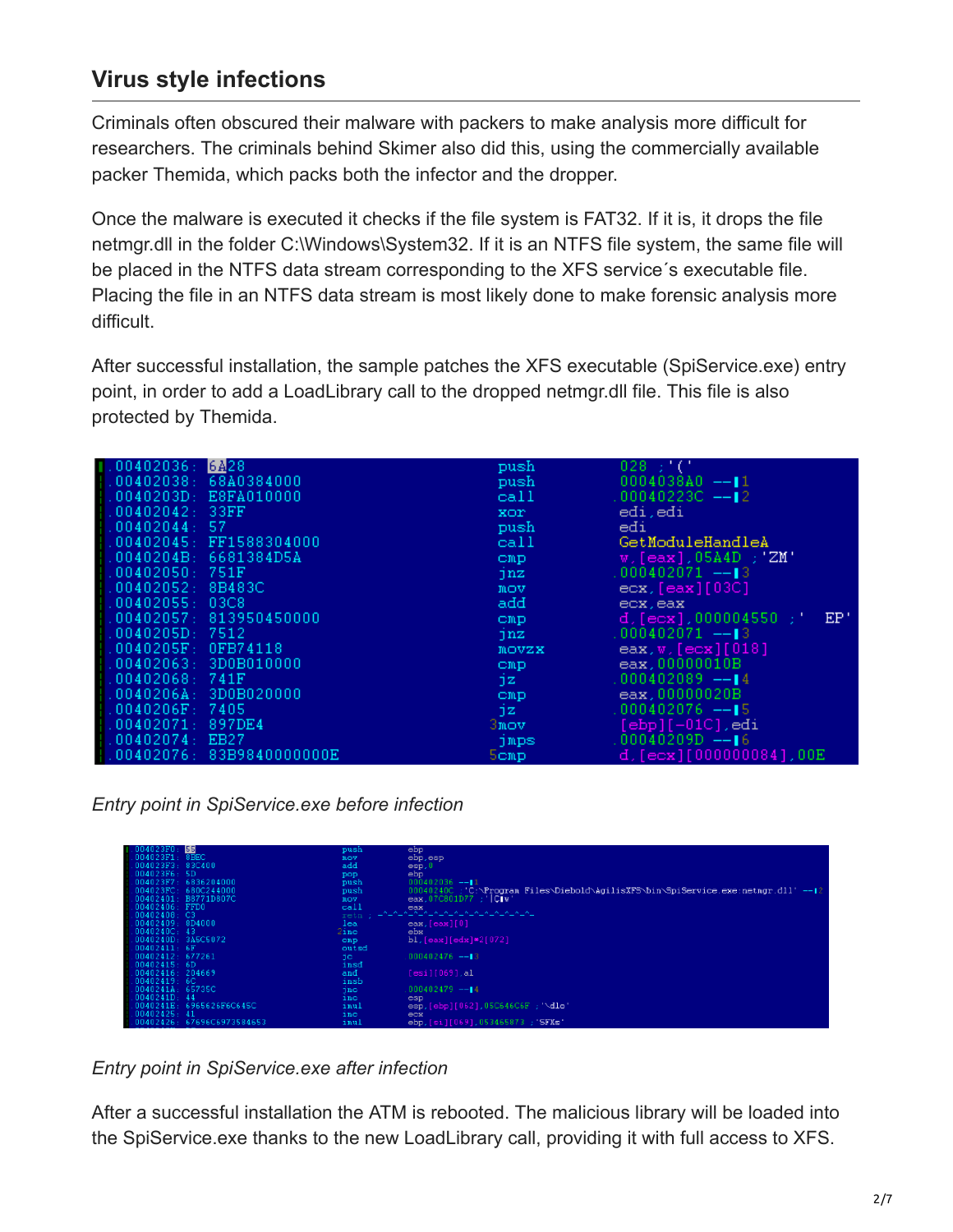# **Functionality**

Unlike [Tyupkin](https://securelist.com/tyupkin-manipulating-atm-machines-with-malware/66988/), where there was a magic code and a specific time frame where the malware was active, Skimer only wakes up when a magic card (specific Track 2 data, see IOCs at the bottom of this blogpost) is inserted. It is a smart way to implement access control to the malware's functionality.

Once the magic card is inserted, the malware is ready to interact with two different types of cards, each with different functions:

- 1. Card type 1 request commands through the interface
- 2. Card type 2 execute the command hardcoded in the Track2

After the card is ejected, the user will be presented with a form, asking them to insert the session key in less than 60 seconds. Now the user is authenticated, and the malware will accept 21 different codes for setting its activity. These codes should be entered from the pin pad.

Below is a list of the most important features:

- 1. Show installation details;
- 2. Dispense money 40 notes from the specified cassette;
- 3. Start collecting the details of inserted cards;
- 4. Print collected card details;
- 5. Self delete;
- 6. Debug mode;
- 7. Update (the updated malware code is embedded on the card).

During its activity, the malware also creates the following files or NTFS streams (depending on the file system type). These files are used by the malware at different stages of its activity, such as storing the configuration, storing skimmed card data and logging its activity:

| C:\Windows\Temp\attrib1 | card data collected from network traffic or from the card reader;                                                                      |
|-------------------------|----------------------------------------------------------------------------------------------------------------------------------------|
| C:\Windows\Temp\attrib4 | logs data from different APIs responsible for the<br>communication with the keyboard (effectively logging data such<br>as the $pin)$ ; |
| C:\Windows\Temp\mk32    |                                                                                                                                        |
| C:\Windows\Temp:attrib1 | same as the homologue file;                                                                                                            |
| C:\Windows\Temp:attrib4 | same as the homologue file;                                                                                                            |
| C:\Windows\Temp:mk32    | same as the homologue file;                                                                                                            |
| C:\Windows\Temp:opt     | logs mule's activity.                                                                                                                  |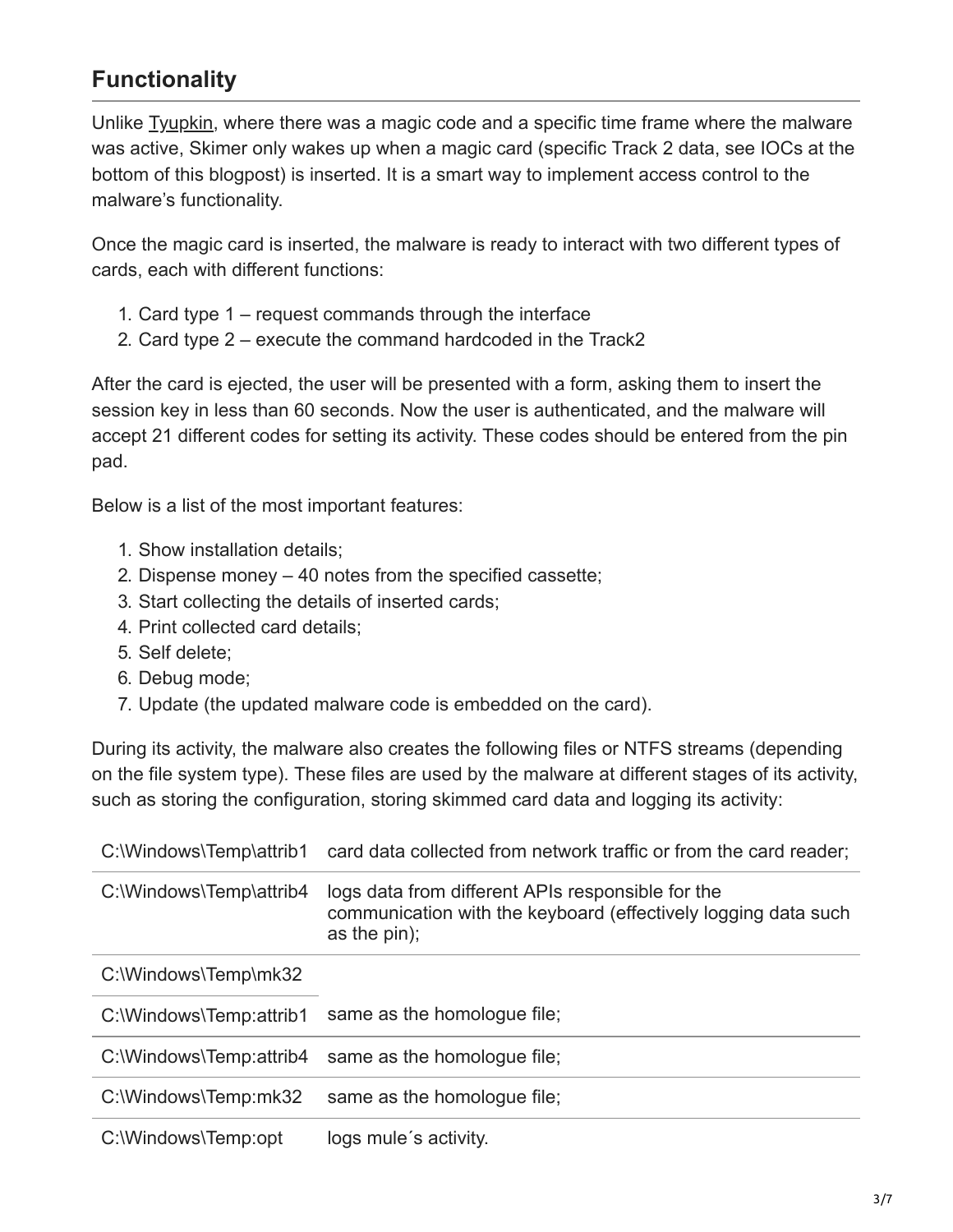

#### *Main window*

The following video details the scenario on how money mules interact with an infected ATM as described above.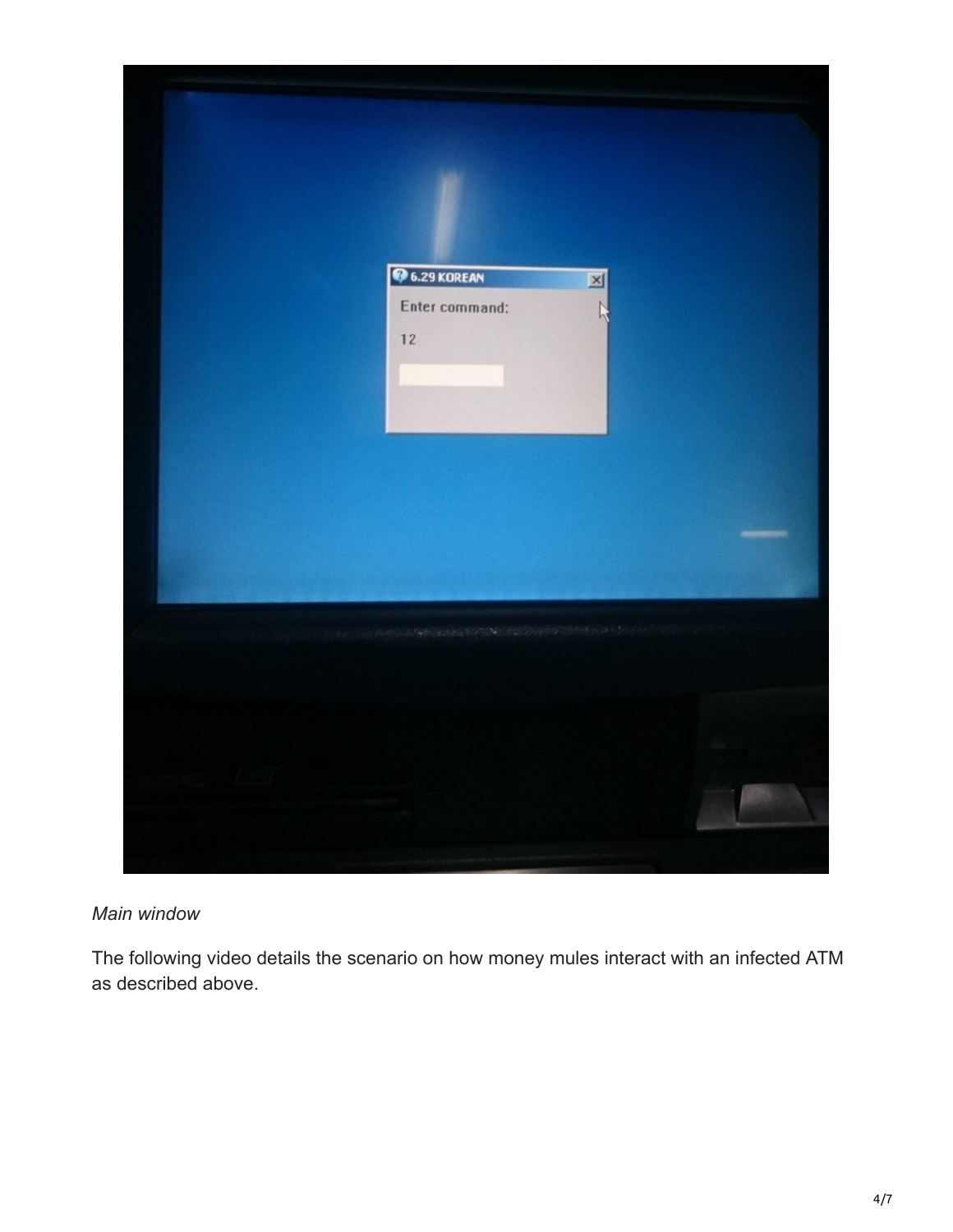

<https://youtu.be/hOcFy02c7x0>

### **Conclusions**

During our recent Incident Response cases related to the abuse of ATMs, we have identified [Tyupkin](https://securelist.com/tyupkin-manipulating-atm-machines-with-malware/66988/), [Carbanak](https://securelist.com/the-great-bank-robbery-the-carbanak-apt/68732/) and black box [attacks.](https://www.youtube.com/watch?v=ksEmXuV324I) The evolution of Backdoor.Win32.Skimer demonstrates the attacker interest in these malware families as ATMs are a very convenient cash-out mechanism for criminals.

One important detail to note about this case is the hardcoded information in the Track2 – the malware waits for this to be inserted into the ATM in order to activate. Banks may be able to proactively look for these card numbers inside their processing systems, and detect potentially infected ATMs, money mules, or block attempts to activate the malware.

We also recommend regular AV scans, the use of allowlisting technologies, a good device management policy, full disk encryption, the protection of ATM BIOS with a password, only allowing HDD booting, and isolating the ATM network from any other internal bank networks.

Kaspersky Lab has now identified 49 modifications of this malware, with 37 of these modifications targeting ATMs made by just one manufacturer. The most recent version was discovered at the beginning of May 2016.

All samples described are detected by Kaspersky Lab as Backdoor.Win32.Skimer. Patched SpiService.exe files are detected as Trojan.Win32.Patched.rb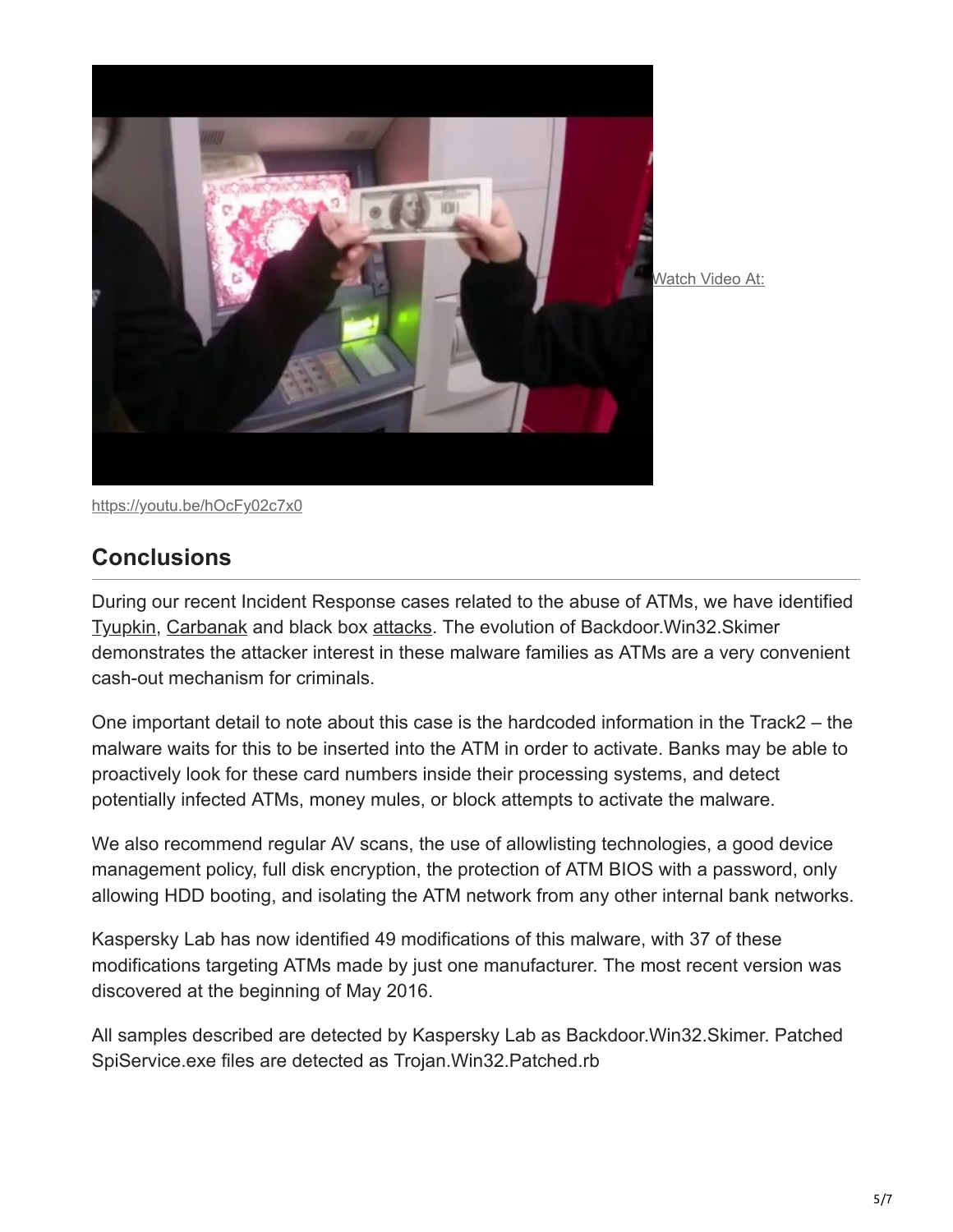As this is still an ongoing investigation, we have already shared the full report with different LEAs, CERTs, financial institutions and [Kaspersky Lab Threat Intelligence-Service](http://www.kaspersky.com/enterprise-security/intelligence-services) customers. For more information please contact [intelreports@kaspersky.com](http://10.10.0.46/mailto:intelreports@kaspersky.com)

## **Appendix I. Indicators of Compromise**

#### **Hashes**

F19B2E94DDFCC7BCEE9C2065EBEAA66C 3c434d7b73be228dfa4fb3f9367910d3 a67d3a0974f0941f1860cb81ebc4c37c D0431E71EBE8A09F02BB858A0B9B80380 35484d750f13e763eae758a5f243133 e563e3113918a59745e98e2a425b4e81 a7441033925c390ddfc360b545750ff4

#### **Filenames**

C:\Windows\Temp\attrib1 C:\Windows\Temp\attrib4 C:\Windows\Temp\mk32 C:\Windows\Temp:attrib1 C:\Windows\Temp:attrib4 C:\Windows\Temp:mk32 C:\Windows\Temp:opt C:\Windows\System32\netmgr.dll

### **Track 2 data**

| ******446987512*=********************* |
|----------------------------------------|
| ******548965875*=********************* |
| ******487470138*=********************  |
| ******487470139*=********************  |
| ******000000000*=********************  |
| ******602207482*=********************* |
| ******518134828*=********************* |
| ******650680551*=********************* |
| ******466513969*=********************  |

SUBSCRIBE NOW FOR KASPERSKY LAB'S APT INTELLIGENCE REPORTS